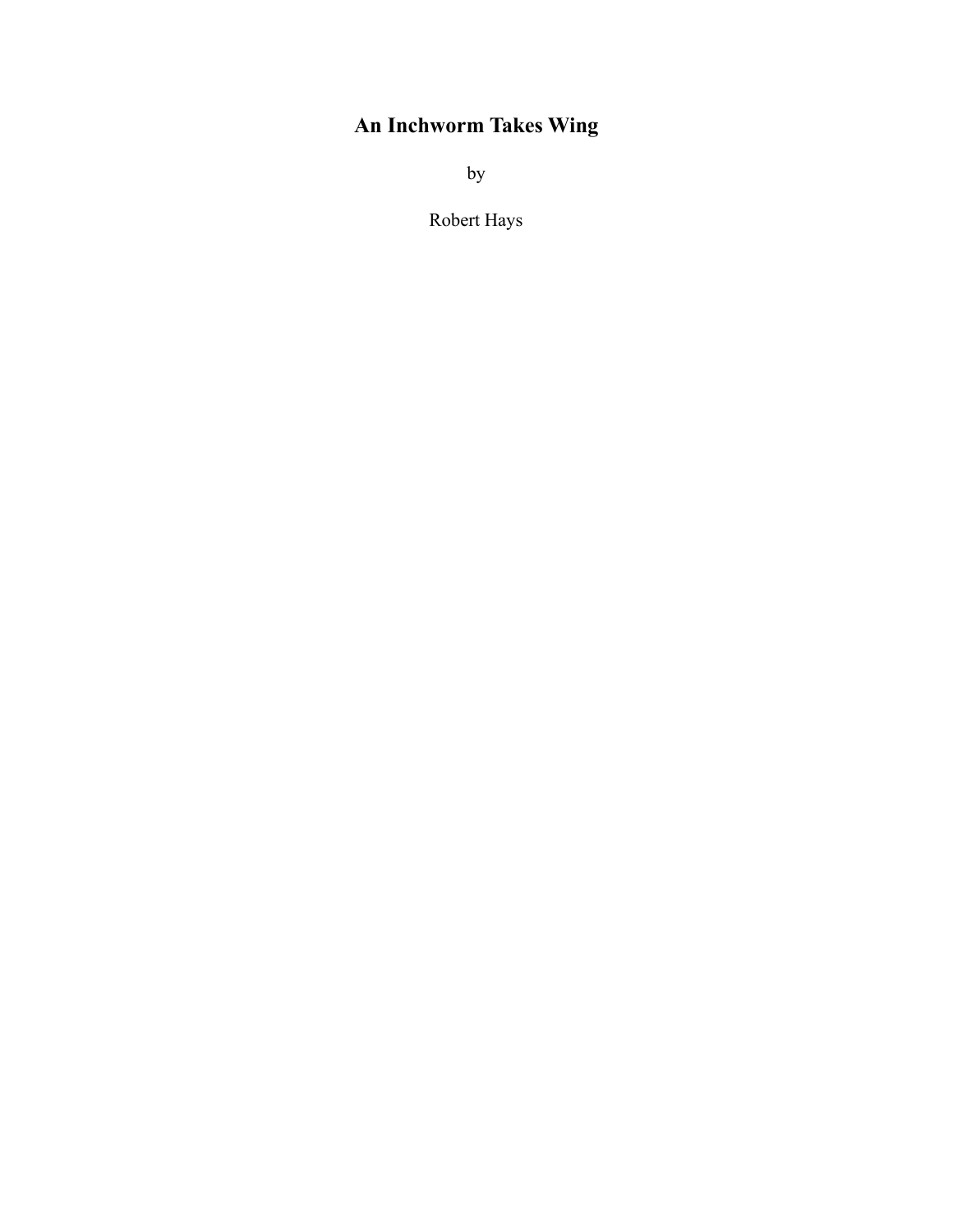## **Copyright 2020 by Robert Hays**

All rights reserved. No part of this story may be reproduced or transmitted in any form or by any means without written permission from the publisher, with the exception of brief quotations in a review.

This story is a work of fiction. While some of the historical references may be real, characters and incidents within the story are the product of the author's imagination and are used fictitiously. Any resemblance to events or persons living or dead is purely coincidental.

> **Thomas-Jacob Publishing, LLC USA**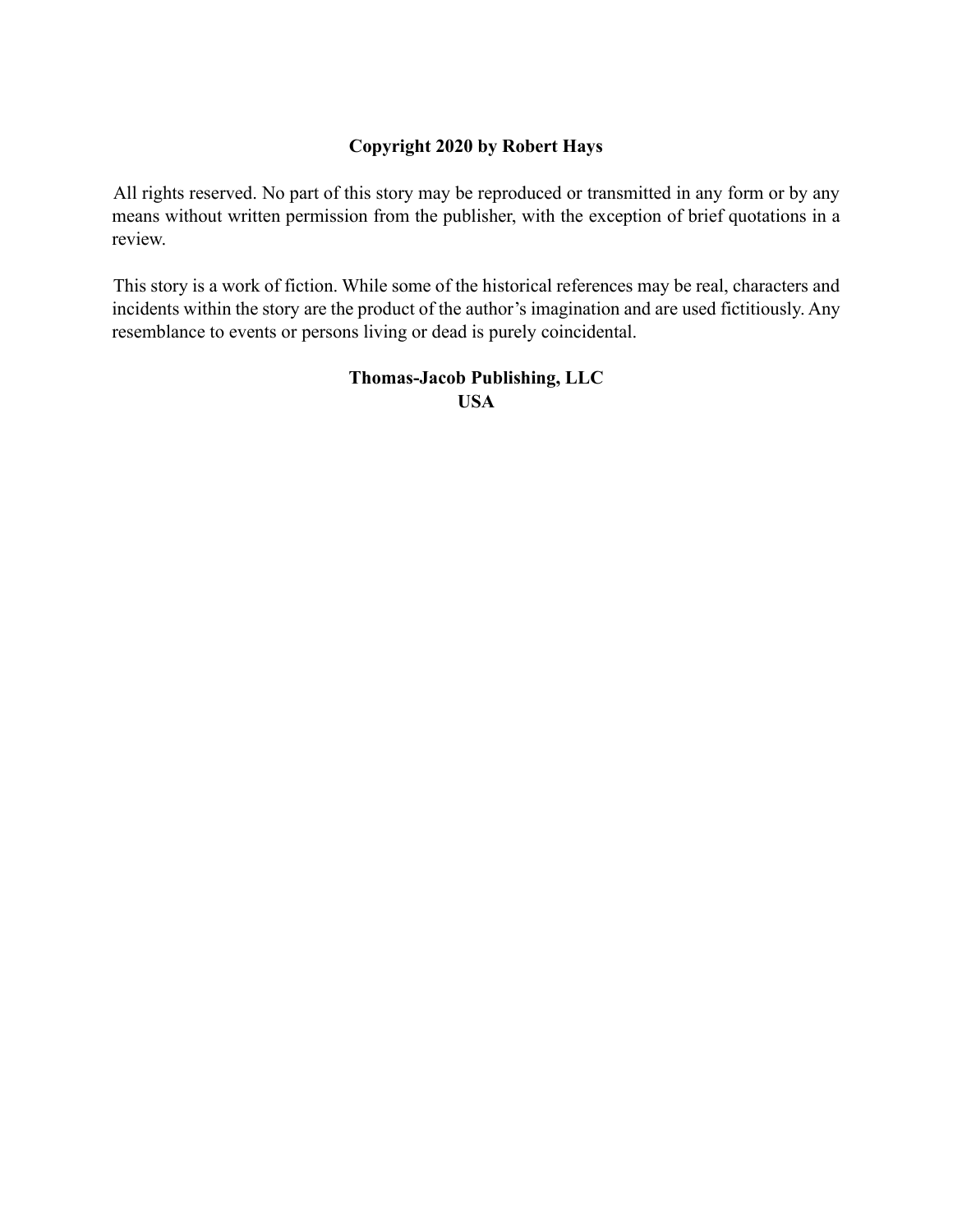This book is dedicated to all those whose most fierce demons reside within their own minds.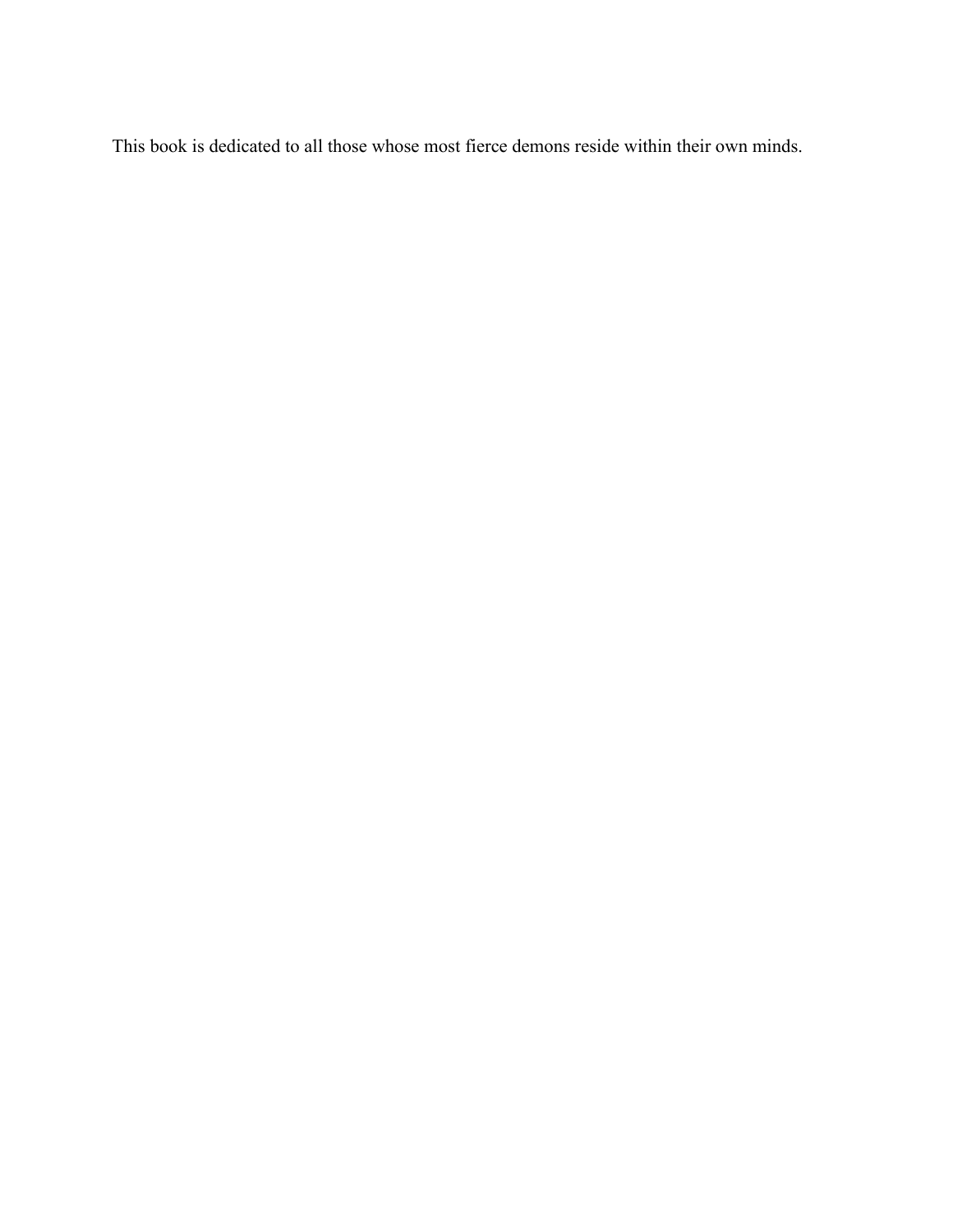"Above the world is stretched the sky, no higher than the heart is high." —Edna St. Vincent Millay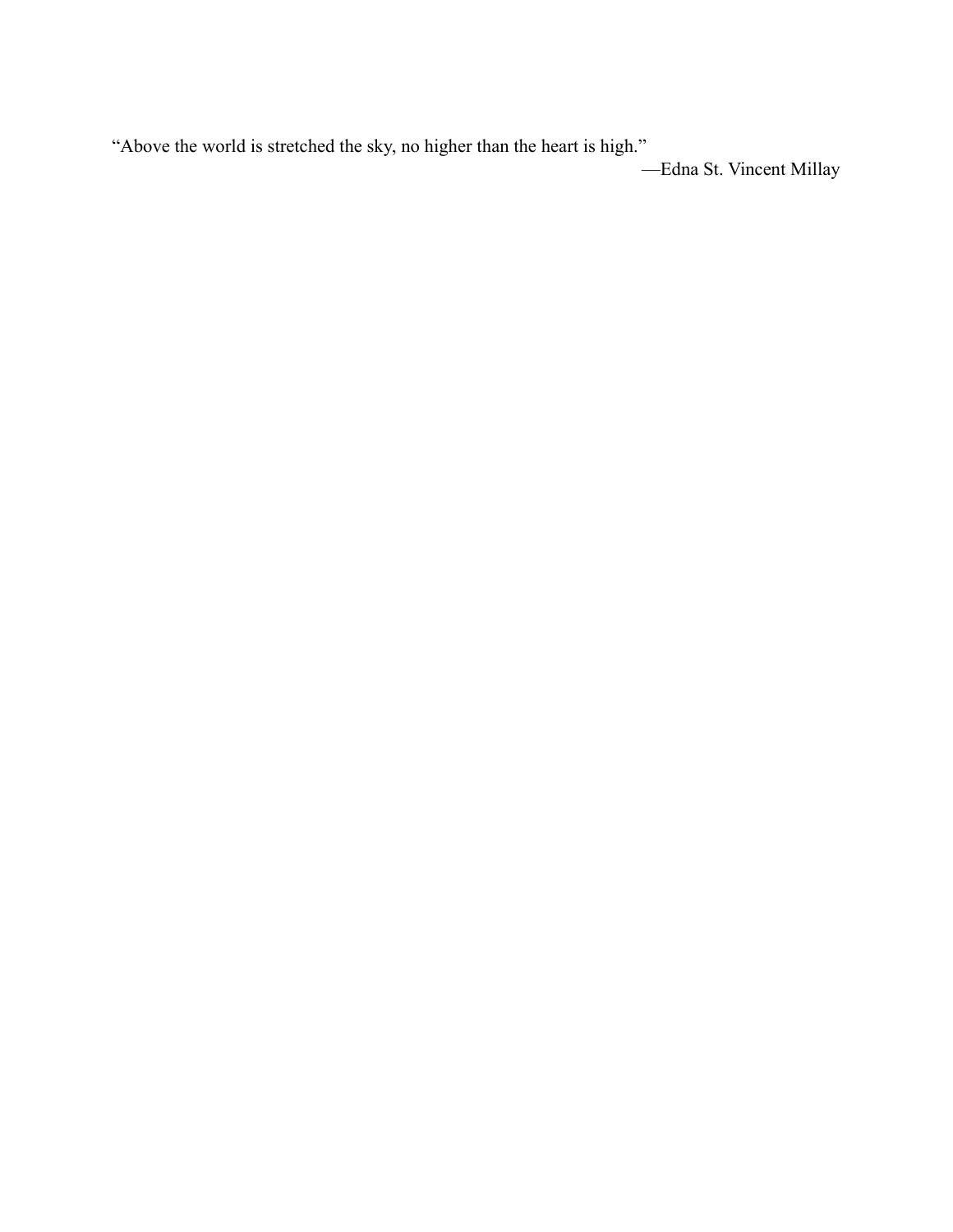## **Table of Contents**

[1 / I dream](#page-5-0) 2 / Jan and Doctor Morrison 3 / I'm not important 4 / Marilyn and Bucky 5 / I am 6 / Marilyn and Bucky 7 / I look back 8 / Jan, Kendra, and Marty 9 / I know the shadow world 10 / Kendra and Jan 11 / I wish I could believe 12 / Jan and Phil 13 / I think of Nita 14 / Marilyn and Greg 15 / I remember his words 16 / Jan and Marilyn 17 / I remember my father 18 / Bucky 19 / I saw a cannonball tree 20 / Marty and Jan 21 / I worry too much 22 / Annie 23 / I knew war 24 / Bucky and Annie 25 / I hear the music 26 / Jan 27 / I smell the rot 28 / Sissy 29 / I may be confused 30 / Kendra 31 / I did my duty 32 / Marilyn and Margie 33 / I did the white room 34 / Jan and Doctor Morrison 35 / I hate the world 36 / Marilyn and Bucky 37 / An inchworm takes wing Other Books by Robert Hays About the Author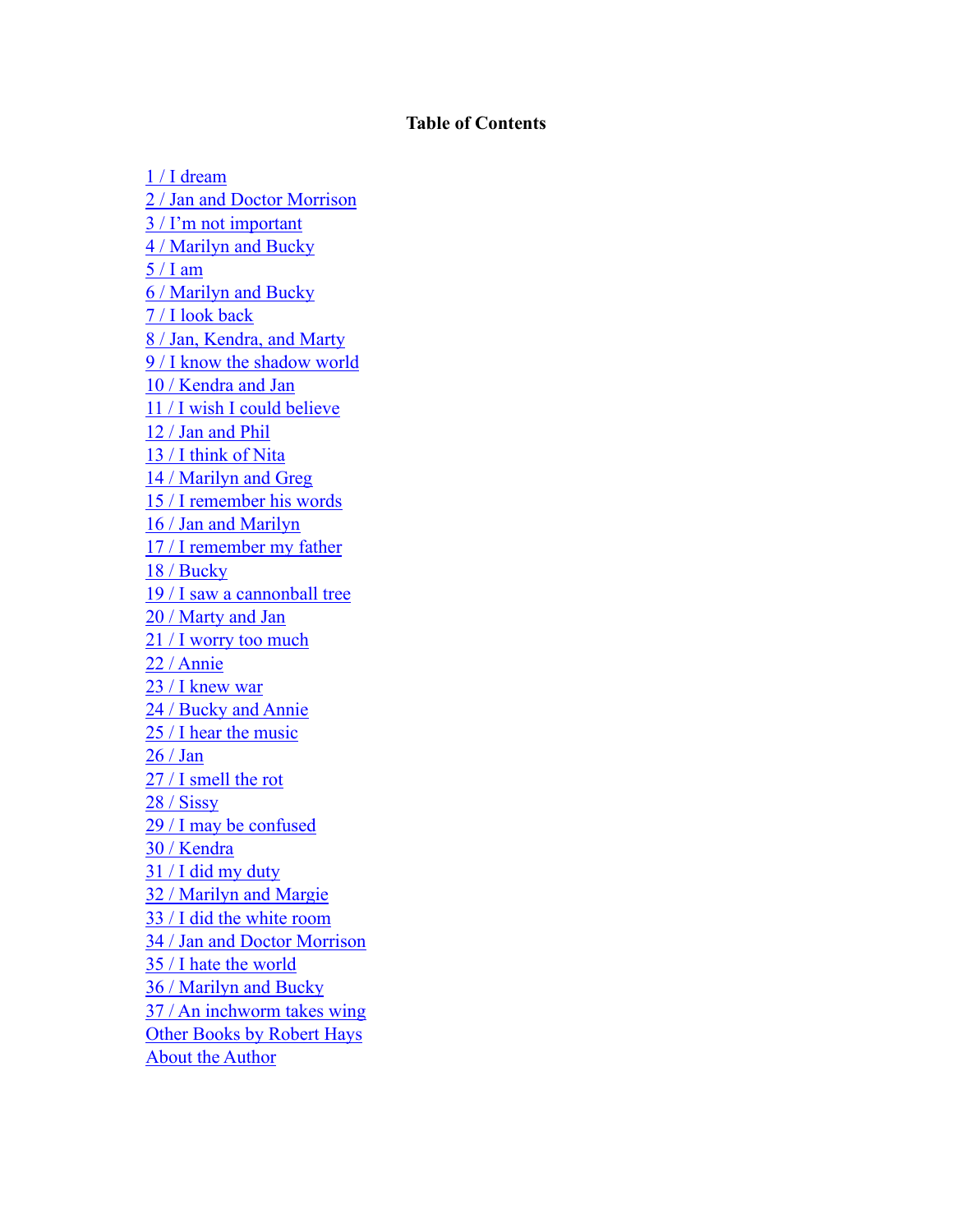## *1 / I dream*

<span id="page-5-0"></span>**I JUST HAD A** clear vision of paradise. It was not the heaven you learned about in Sunday School, but nonetheless a peaceful world without war and bloodshed and dead children and temptation and wanton betrayal, and there was no hate and no violence and no deceit and no hurtful repercussions. Nita and Bucky and Marilyn and my children and grandchildren and innocents from the war were there, and I looked them all in the eyes without shame and they looked back and smiled and it was as if those things never happened. But they did. And although I was rescued for a time from all the pain and guilt that permeate my conscious hours, this was only a dream.

I suppose I was sleeping; dreams are said to be the creation of a brain at rest. My dream of paradise mercifully interrupted a more familiar one about war and people dying all around me, a nightmare in which I see and feel and hear and smell the carnage just as I did when it was real. This is my usual dream. It is the one I fear, the one that often causes me to dread the coming of sleep even when I need it and want to and should embrace it.

In the war I learned to treasure sleep like life itself because sleep, when you could get it, was the only temporary respite from the ugliness of the real world stage on which I was an unwitting player. The play may be over now, but my role seems never to go away. It is as if I wait in the wings for my call and there no longer is an escape. I yearn for that peaceful sleep but find it most elusive.

Even though they offer vividly contrasting views of reality, asleep and awake are separated only by the finest of lines in my current state of awareness. I can distinguish one from the other only because at times I hear sound around me or see light or dark above me and moving shapes I think are people. All these, through my wakened senses, are fragmented and uncertain, while perceptions in the dreams that come during sleep are vibrant and unambiguous as if my mind is determined to make me accept a world where what has come and gone or a new universe where things are as I would like them to be is the real here and now.

I hear music. Relentless guitars. Lynyrd Skynyrd, I think. "Free Bird," maybe. Or the Allman Brothers Band, "Ramblin' Man." But sometimes I get confused between the Allman Brothers and the Dooby Brothers. And the music may be only in my head. They wouldn't be playing loud rock music in a hospital, and while my normal senses are muted and my brain may be scrambled and confused I know that's where I am.

I think I have been here, in this hospital, for a day or more, though I have no clear sense of time—days and nights, the real time that controls your life, time you read on the face of a clock or a calendar on the wall. Time over the long span is another matter.

Days and weeks and months and years from the past are as alive in my memory as if they were yesterday. There is so very much I want to forget, but a lifetime of ups and downs plays out endlessly in my head, like a movie that just keeps rewinding and running again and again. No matter how hard I try, I cannot stop it and make it go away.

Say what you will about hospitals, they have morphine. Or maybe something new I haven't heard about. I'm no authority on drugs—legal drugs, in any case—but whatever it is they are dripping into my veins, I feel no physical pain.

My body is battered and I sense I am being kept alive only by modern medicine and medical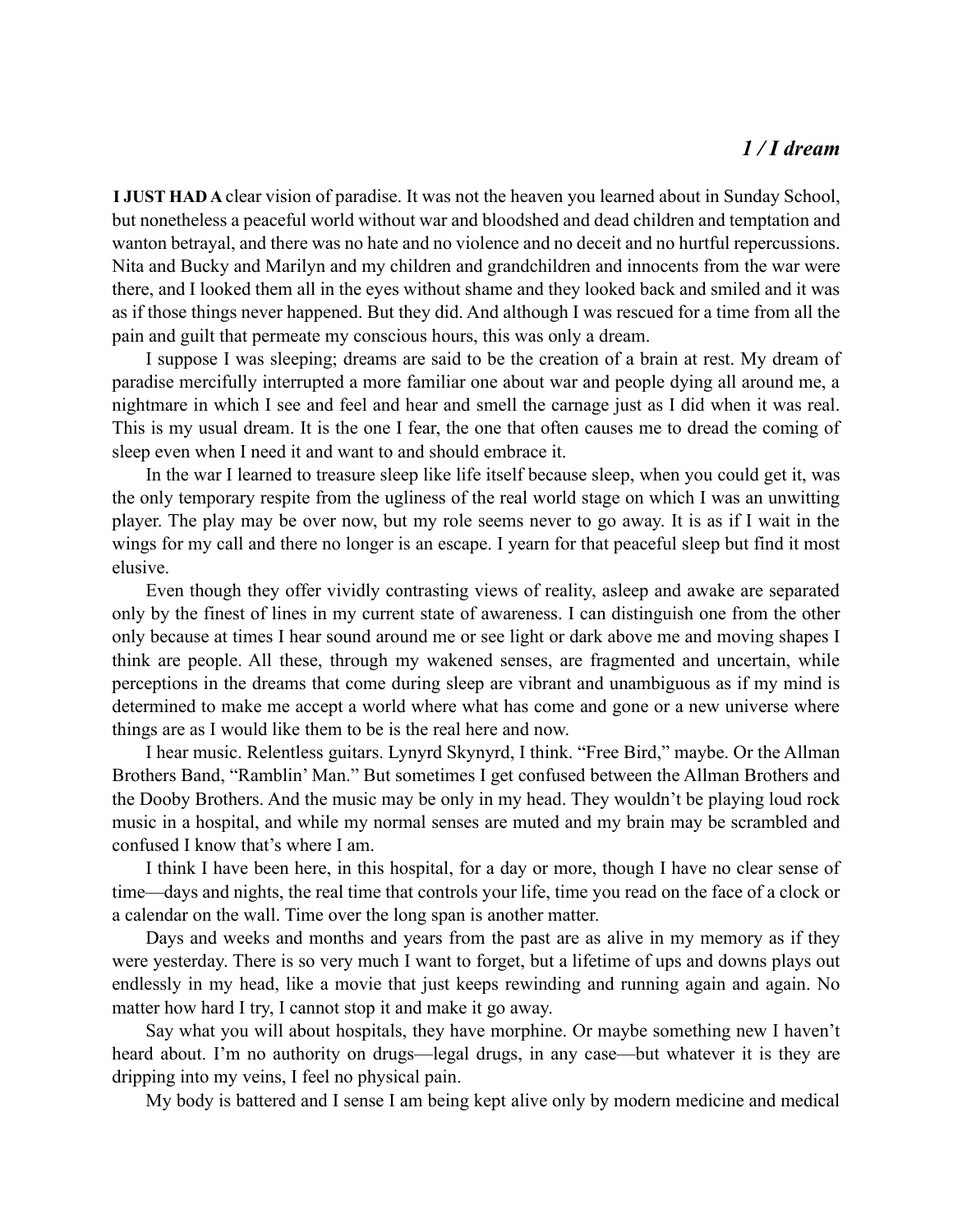technology and those skilled in their use. God bless them—though I should feel hypocritical even to express this thought. God and I don't communicate anymore. I'm sure He's had enough of me and I have my doubts about Him.

My grandmother would say God was with me in the wreck, otherwise I would not be here now. I'm inclined to think it was the care of first responders or maybe nothing more than luck or fate or whatever you want to call it, rather than the hand of God. It doesn't matter. I survived. Marilyn still has a husband, Annie and Craig a father, the littlest among us a grandfather, and Bucky a best friend.

I remember just before the accident and right up until I knew it was happening, but nothing after that. They say traffic on Interstate 57 always is heavy. It certainly was then. There was a short construction zone in the northbound lanes and a few miles farther on a second one that seemed endless and we got all bunched up, one vehicle too close to another, and then everything had to be squeezed into single file. All at once there was a speeding eighteen-wheeler in the passing lane and no place to merge and a terrible collision right in front of me. I tried to stop but was rammed hard from behind and then there was a series of grinding chain-reaction crashes, like a fast train running into the side of a mountain and one car slamming into another from front to end.

What had been moving vehicles were left nothing more than a mass of steel and glass and plastic and rubber and leaking fuel tanks ready to burst into flame. My little Subaru was demolished.

I took a merciful blow to my head in the initial impact and everything went black. I didn't feel anything after that. I know I was trapped and I don't know who got me out.

I hope I'm wrong, but I think some of those injured were children. A few miles back I passed a minivan and there were kids in it who waved and I think it was close behind when we got slowed by the construction. Innocent children, with their whole lives yet to live, should not be hurt like I was. If God was going to be with someone, surely He would have been with the children.

This time, I did nothing wrong. The familiar cliché about merely being in the wrong place at the wrong time honestly applies. I wish this was not exceptional, but there have been too many turning points in my life when I had choices and made bad ones. The face in my mirror is that of a man who cannot declare himself a good person. Not an evil man, not one who ever intended to do wrong, but a man who has hurt other human beings when he didn't have to and cannot claim credit even for trying to do the right thing.

I could not have stopped the killing of innocents in the war. But if I had taken a stand, if I had stood up against what I knew was wrong, there might have been others who would have joined my protest and innocent lives might have been spared. I was a coward and did nothing. The blood cannot be washed from my hands. No matter how horrid the nightmares, they are mere reminders of the truth and this truth never shall set me free.

It has been almost five years since I last saw Nita. I still saw Bucky several times a week before we moved and a chance to spend a few days visiting with him was my only reason for this ill-fated trip to Chicago. Bucky is the best friend I've ever had and the six months since we last had any time together seems like years.

Why did I ever think it was a good idea to move? Did I truly expect to crest a brighter horizon, or was I only running away? No matter. The deed is done and now I am terrified at the realization I might never see Bucky again.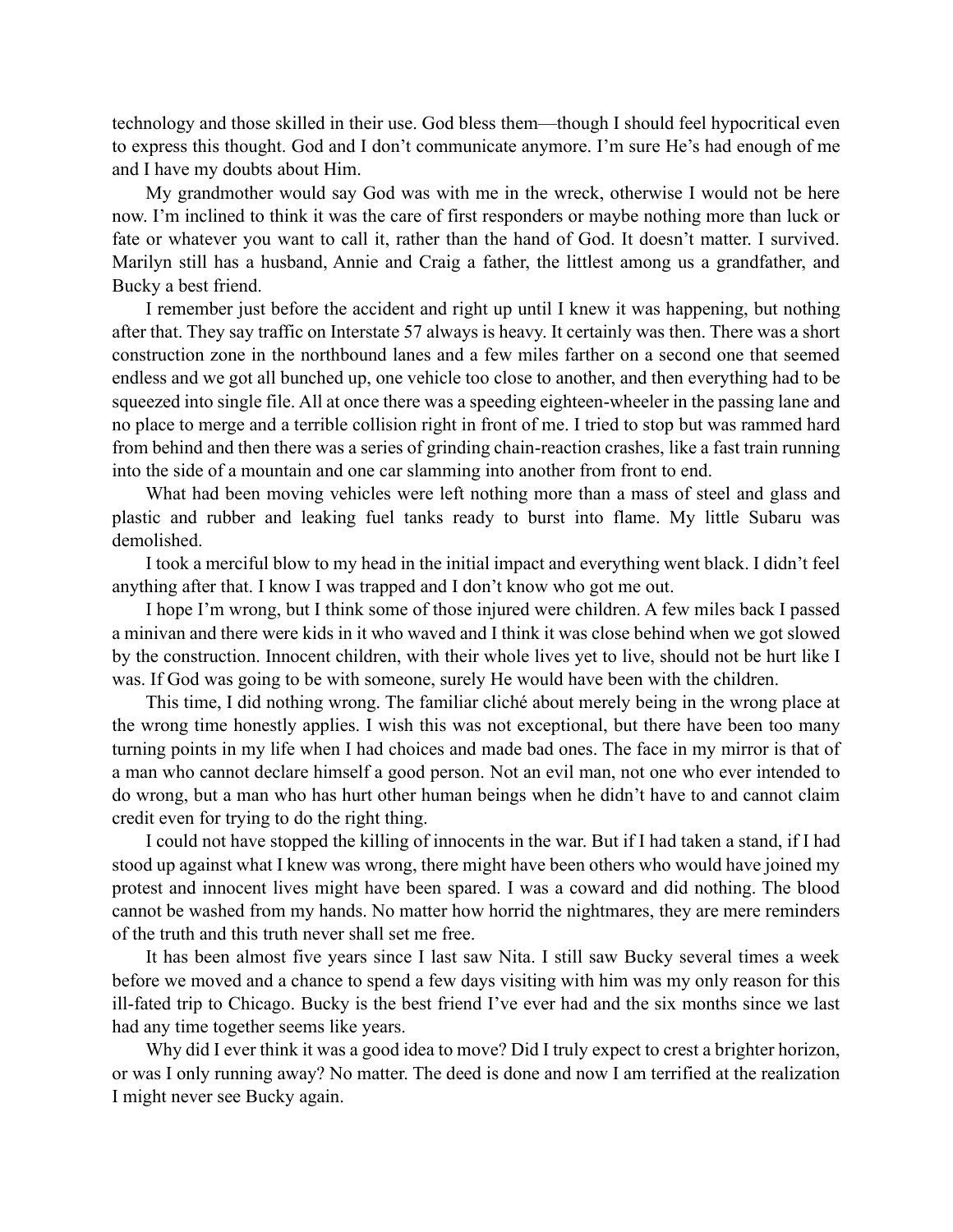I understand why Bucky is the way he is, and I think he understands me. We were not together in combat, never side by side in some swamp or jungle or on a battle-scarred hillside, and he was not present that awful day in that remote village nor a couple of days later when I got hit, but we were in the same war at the same time and came out of it all with pretty much the same wounds to body and spirit. Our war never really has ended. Bucky and I still fight it every day, and I miss having him beside me in our battle now. We've leaned hard on one another through the roughest stretches and it goes without saying that each of us stands ready when the other needs support.

We are not equal in this battle, though. I admire and respect Bucky for the way he fights his demons and I wish I were half as strong. Every man has his breaking point. I can't say I know mine, but I am sure I've come close more than once. I've been to the white room. If I leave this hospital alive I know my ultimate surrender will come before Bucky's, even though I still have Marilyn and he no longer has Nita to cheer him on. Nita was good support in the beginning, but actually added a lot to Bucky's anguish in the end, and to mine, too, because I was part of the mix and Bucky is the last person in the world I ever would deliberately hurt.

Bucky always is straight with me. I cannot make the same claim. One night, when we'd had too many vodka martinis and he went on a crying jag and said he hated himself because he didn't have the guts just to go walk in front of a train and end it all, I almost confessed.

They say conscience is one thing that elevates humans a bit over other animals. I don't think this is entirely true, because I remember how Nita's cat used to try to make up after he'd bitten or scratched her in one of his little temper tantrums, but to the extent it is true I can't help but envy the other animals. My conscience never will be clear.

I don't have many friends left. I'm not comfortable at social events and once I stopped teaching I never felt as if I had much in common with any of the people Marilyn wanted us to hang out with. She probably got tired of trying to think up new excuses and simply quit making commitments. I doubt she would have agreed to leave Chicago and move to the other end of Illinois, nearly four hundred miles distant, had I not become such a social drag. But she thought the forests might help me find peace and she did it for me. Marilyn never has put herself first.

I believe Marilyn loves Bucky almost as much as I do, and I know she considers him among her dearest friends. She pushed me to plan this trip, bought us tickets to a couple of Cubs baseball games, and assured us that she wanted this time for the two of us and she would rather not come. She and I could come back to Chicago any time, she said, but these days were to be ours—Bucky's and mine, alone.

I think Marilyn is here. She will stay by my side just as she always has, no matter what. I love this woman so very much. She deserves someone better than me. I wish I could tell her this, and let her know how much I love her. I want to tell her that no matter how many times I've failed her, it never was her fault. I want to tell her I'm sorry. And one day, maybe, I can tell Bucky, too.

And I need to tell Marilyn everything. I've avoided too long the worst of what I've done, the grim story I'm so ashamed of, afraid that even she could not find it within herself to forgive such a transgression. I've kept from her the sheer horror of that one ghastly day when inhumanity reigned and the unending guilt I've lived with ever since. Not sharing this unbearable secret with the woman who has been the center of my universe has left a barrier between us that I know she feels but cannot understand. I want with all my heart to live to speak to her again and tell her what I should have confessed years ago but didn't, and I can only hope that replacing this darkness with